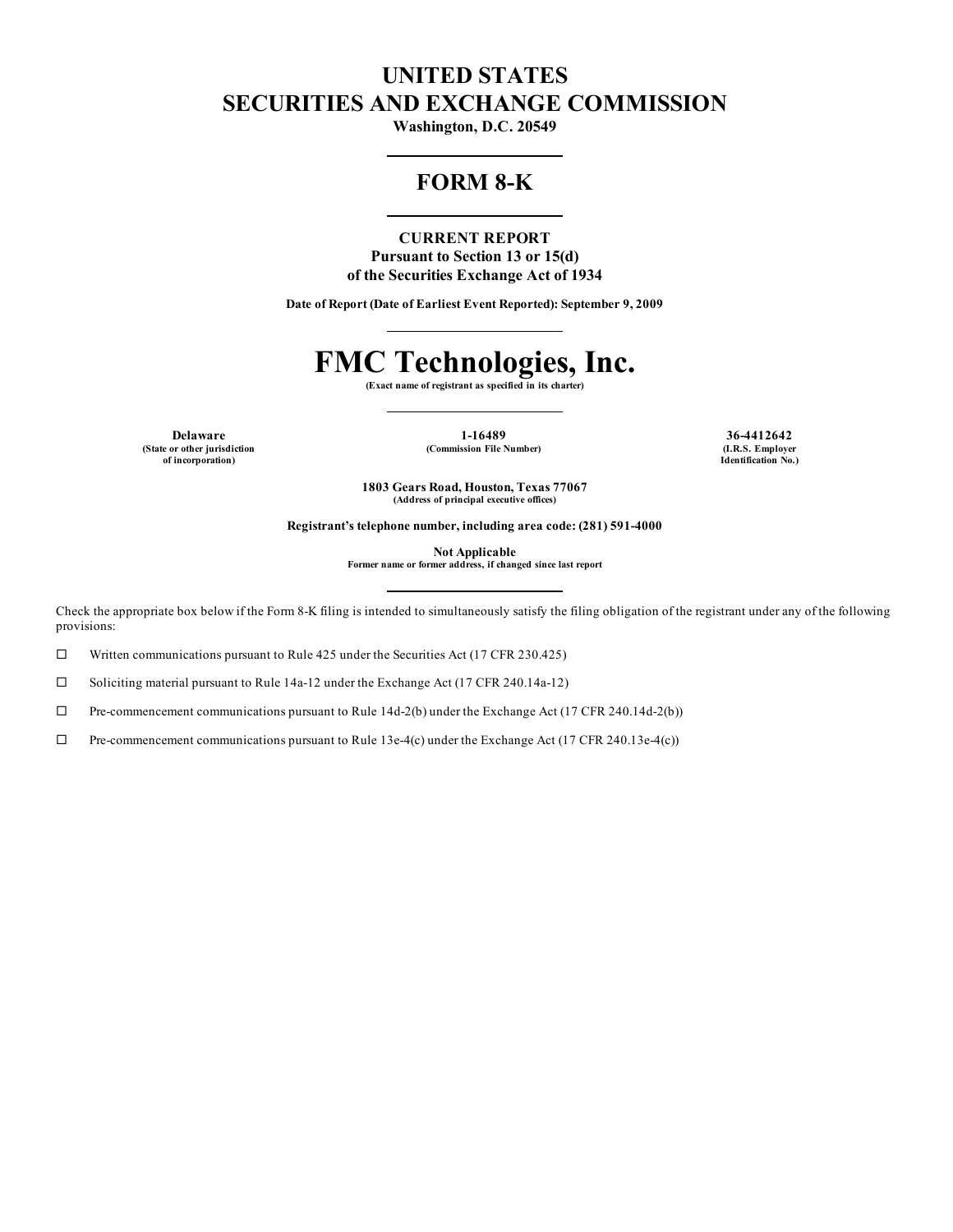#### **Item 1.01 Entry into a Material Definitive Agreement.**

#### *Purchase Agreement*

On September 9, 2009, FMC Technologies, Inc. ("*FMC*") entered into a Purchase Agreement (the "*Purchase Agreement*") with Direct Drive Systems, Inc., a Delaware corporation ("*DDS*"), each stakeholder in DDS signatory thereto (individually, a "*Seller*" and collectively, the "*Sellers*") and Vatche Artinian as the Sellers' Representative, pursuant to which FMC agreed to purchase all of the equity interests in DDS for a total purchase price of \$120,000,000, less indebtedness and certain transaction expenses. The total purchase price is subject to potential post-closing adjustments related to working capital. The Purchase Agreement contains customary representations, warranties, covenants and indemnities, and provides that, initially, \$8,000,000 of the total purchase price will be held in escrow for a period of three years to support the Sellers' indemnification obligations. In addition, under the terms of the Purchase Agreement, DDS has agreed, subject to certain exceptions, to conduct its businesses in the ordinary course and not to engage in certain activities between the execution of the Purchase Agreement and the consummation of the transactions or the termination of the Purchase Agreement.

The Purchase Agreement contains certain termination rights for both FMC and DDS, including, among others, if, subject to certain exceptions, the closing of the transactions contemplated by the Purchase Agreement does not occur by October 31, 2009. In the event of a termination of the Purchase Agreement, neither FMC nor DDS will be required to pay a termination fee. However, in the event a party terminates the Purchase Agreement under certain circumstances related to a willful and intentional breach by the other party of any of its obligations or covenants, the terminating party will be entitled to seek damages from the party in breach.

The closing of the transactions contemplated by the Purchase Agreement is currently expected to occur during the fourth quarter and is subject to the satisfaction of certain conditions to closing, including (1) the receipt of any applicable regulatory approvals (2) the absence of legal impediments prohibiting or pending litigation threatening the transactions and (3) the execution and delivery of certain amendments to the license agreement between DDS and Calnetix, Inc.

The foregoing description of the Purchase Agreement does not purport to be complete, and is qualified in its entirety by reference to the text of the Purchase Agreement, which will be filed as an exhibit to FMC's Quarterly Report on Form 10-Q for the quarter ending September 30, 2009.

#### **Item 7.01 Regulation FD Disclosure.**

On September 9, 2009, FMC Technologies, Inc. issued a press release announcing its intent to acquire Direct Drive Systems, Inc., a Delaware Corporation. A copy of the press release is furnished here with as Exhibit 99.1 and incorporated herein by reference.

#### **Item 9.01 Financial Statements and Exhibits.**

(d) Exhibits:

99.1 Press Release issued by FMC Technologies, Inc., dated September 9, 2009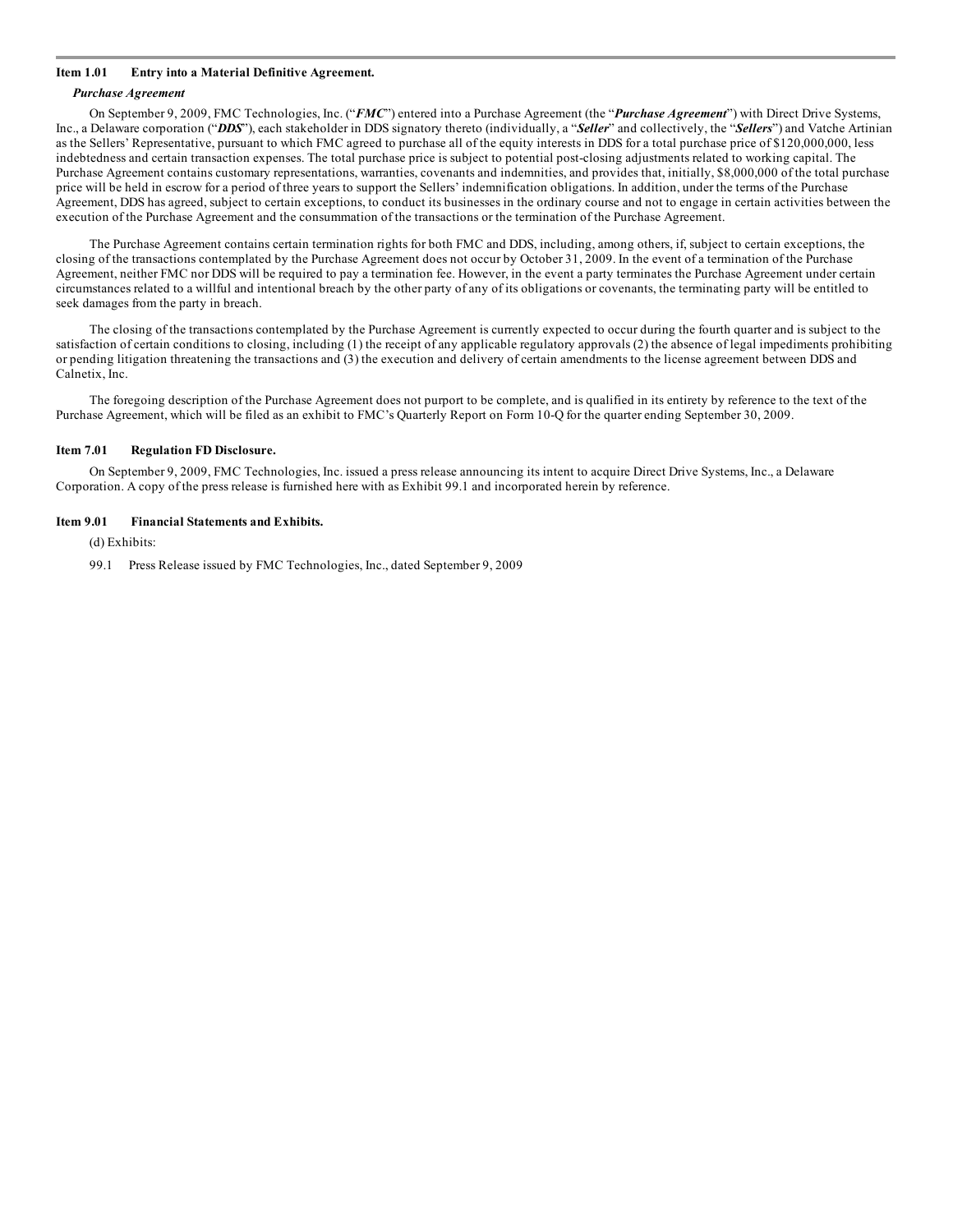### **SIGNATURES**

Pursuant to the requirements of the Securities Exchange Act of 1934, the registrant has duly caused this report to be signed on its behalf by the undersigned hereunto duly authorized.

FMC TECHNOLOGIES, INC.

By: /s/ William H. Schumann, III

William H. Schumann, III *Executive Vice President and Chief Financial Of icer*

Dated: September 11, 2009